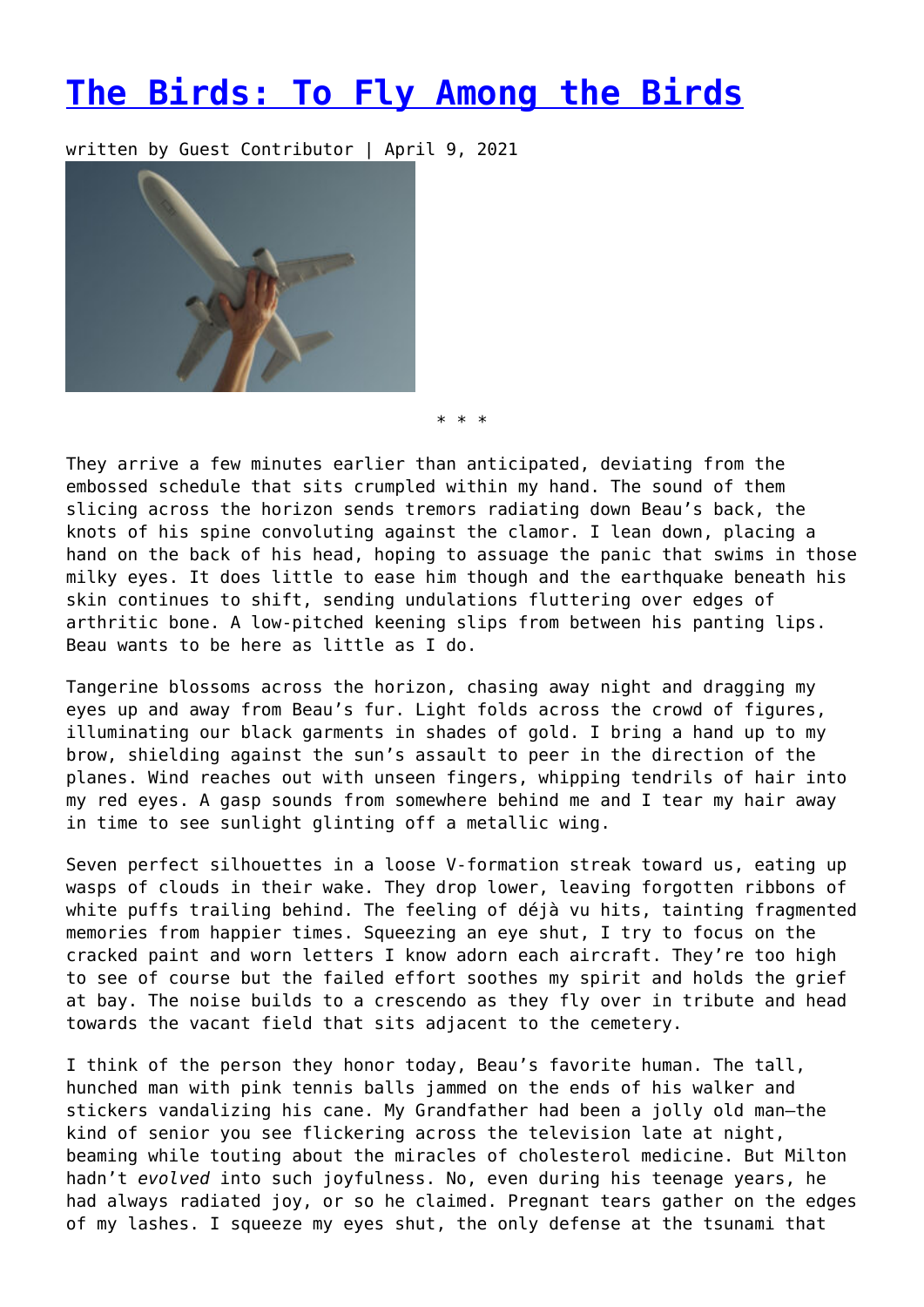threatens to flood over my cheeks. With eyes closed and shielding me from my gathered family, it's easy to dredge up memories of Milton. Moments, both fuzzy and fresh, spill over me, drowning me in melancholy.

My Grandfather had been lucky enough to know from the start what he wanted to pursue during his lifetime. Setting out at the tender age of 18, he pledged himself to the Air Force and climbed the ranks to become a cargo pilot. It was boring work, shifting boxes and supplies from point A to point B, but he loved it. He tried to explain, one afternoon on the porch, where his love of aviation had stemmed from.

"When I was young," he rasped, in between chomping on broken shards of pretzels. "When I was young and a schoolboy, I always had my head in the clouds. I didn't care about comic books or impressing the girls at school…. I itched to get my feet off the ground. I wanted only to fly among the birds."

Eventually after all those decades, Milton's golden years hit and he retired. And my Grandfather realized he suddenly had time—too much time. Boredom snuck into his days. Most men his age took up golfing or bowling but Milton had no patience for those activities.

"Golf hurts my elbows, Linda." The same excuse he'd have ready when my Grandmother suggested he head to the Club. "Not to mention, it's boring." But there was something he missed dearly, a missing piece of his military days.

Wasting no time, Milton joined the local flying club. The Friendly Flock was a myriad of mismatched pilots, of people coming from different backgrounds and jobs, with varying degrees of expertise in aviation. They were comrades in arms, becoming family friends over the last few years. My eyes spring open automatically searching for their planes and those familiar faces of The Flock, but I don't spy them. They've already landed and parked in the field.

My eyes are dry as I walk with Beau around the crowd. Aunt Cynthia stands with my parents, the same morose expression staining their faces as they greet the latecomers. I wander away through the cemetery and past the handful of cars that crowd against the edge of the parking lot. The sun has risen higher in the sky, beating back shadows and stealing dewdrops from the grass. I look left, right, and then left again before tugging Beau across the street towards the field of parked planes.

My gaze snags on familiar blue metal sitting at the edge of the lot. I walk to Milton's plane, briefly wondering who of The Flock flew it here. My fingers brush against the cold door and I crack it open, hauling Beau up first and then sliding in after him. Scooping my dress up, I slam the door shut enclosing us in musty silence. A bag of abandoned pretzels sits sandwiched between the seats and I steal one, biting down on stale skin.

Beau must sense Milton's lingering scent in the small cockpit because his nervous panting ceases. I lean my head back against the vinyl headrest, looking past the dirty windshield. Sounds of geese flying overhead interrupt my loud crunches. I scoot forward, spying the lines of their feathered bodies cutting across the horizon. The sight of their wings doused in brilliance